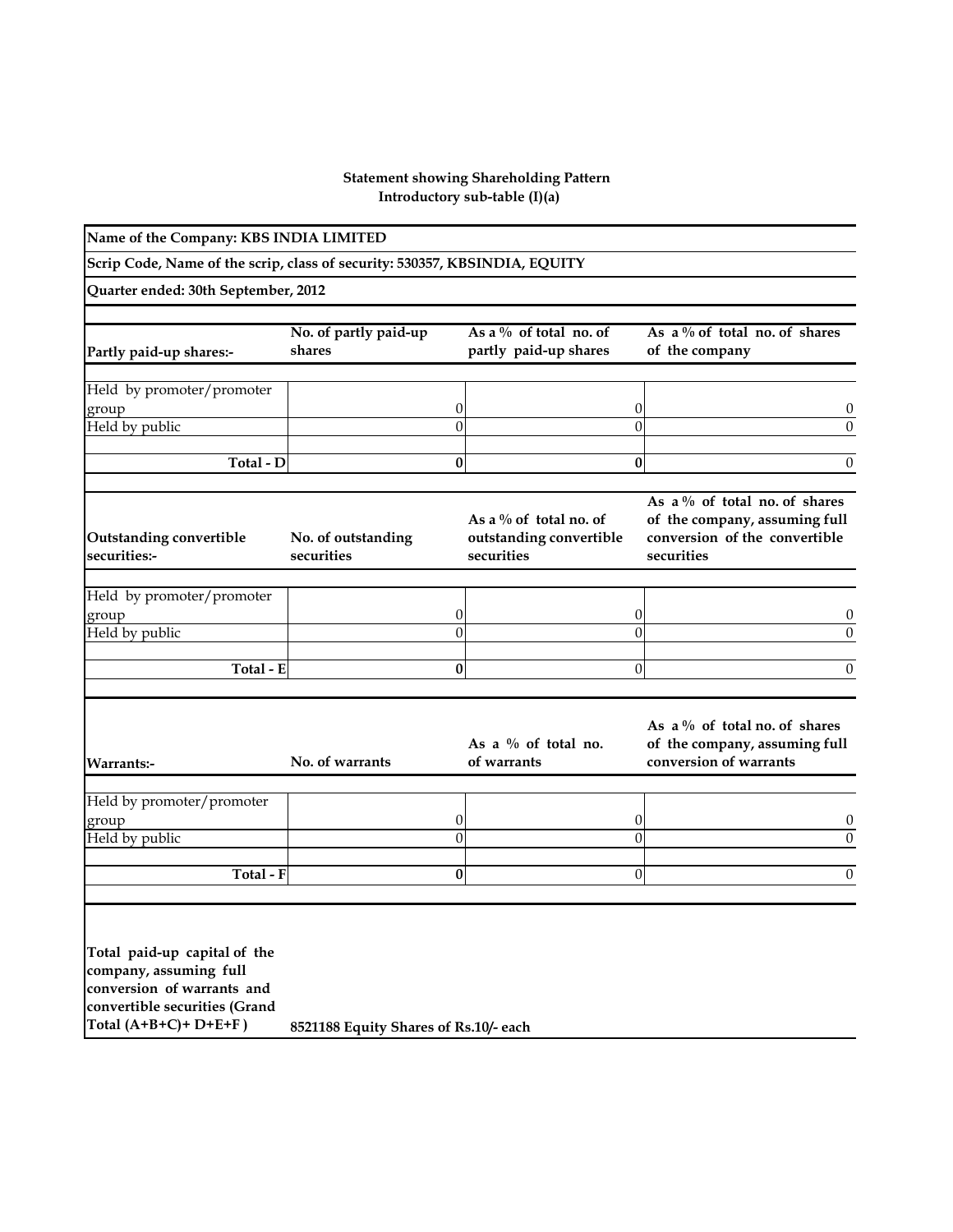| <b>Statement Showing Shareholding Pattern</b> |                                                 |                |                  |                  |                 |                                       |                  |                             |  |  |
|-----------------------------------------------|-------------------------------------------------|----------------|------------------|------------------|-----------------|---------------------------------------|------------------|-----------------------------|--|--|
|                                               |                                                 |                |                  | Table (I)(a)     |                 |                                       |                  |                             |  |  |
|                                               | Name of the Company: KBS INDIA LIMITED          |                |                  |                  |                 |                                       |                  |                             |  |  |
|                                               | Quarter ended: 30 September, 2012               |                |                  |                  |                 |                                       |                  |                             |  |  |
|                                               | Category Category of                            | Number of      | Total number     | Number of shares |                 | Total shareholding as a percentage of |                  | Shares Pledged or otherwise |  |  |
| code                                          | Shareholder                                     | Shareholders   | of shares        | held in          |                 | total number of shares                |                  | encumbered                  |  |  |
|                                               |                                                 |                |                  | dematerialized   |                 |                                       |                  |                             |  |  |
|                                               |                                                 |                |                  | form             |                 |                                       |                  |                             |  |  |
|                                               |                                                 |                |                  |                  | As a percentage | As a percentage of                    | Number of        | As a percentage             |  |  |
|                                               |                                                 |                |                  |                  | $of(A+B)^1$     | $(A+B+C)$                             | shares           |                             |  |  |
|                                               |                                                 |                |                  |                  |                 |                                       |                  |                             |  |  |
| (I)                                           | (II)                                            | (III)          | (IV)             | (V)              | (VI)            | (VII)                                 | (VIII)           | $(IX) = (VIII)/(IV)*100$    |  |  |
| (A)                                           | <b>Shareholding of Promoter and Promoter</b>    |                |                  |                  |                 |                                       |                  |                             |  |  |
|                                               | Group <sup>2</sup>                              |                |                  |                  |                 |                                       |                  |                             |  |  |
| $\mathbf{1}$                                  | Indian                                          |                |                  |                  |                 |                                       |                  |                             |  |  |
| (a)                                           | Individuals/ Hindu Undivided Family             | 5              | 3113128          | 3113128          | 50.04           | 36.53                                 | $\mathbf{0}$     | 0.00                        |  |  |
| (b)                                           | Central Government/ State Government(s)         |                |                  |                  |                 |                                       |                  |                             |  |  |
|                                               |                                                 |                |                  |                  |                 |                                       |                  |                             |  |  |
|                                               |                                                 | $\mathbf{0}$   | 0                | ſ                | 0.00            | 0.00                                  | $\bf{0}$         | 0.00                        |  |  |
| (c)                                           | <b>Bodies Corporate</b>                         | $\theta$       | $\boldsymbol{0}$ | $\sqrt{ }$       | 0.00            | 0.00                                  | $\mathbf{0}$     | 0.00                        |  |  |
| (d)                                           | Financial Institutions/ Banks                   | $\theta$       | $\boldsymbol{0}$ | $\sqrt{ }$       | 0.00            | 0.00                                  | $\bf{0}$         | 0.00                        |  |  |
| (e)                                           | Any Other (Specify)                             |                |                  |                  |                 |                                       |                  |                             |  |  |
| $(e-i)$                                       | Concern Acting Person                           | $\Omega$       | $\Omega$         | $\sqrt{ }$       | 0.00            | 0.00                                  | $\mathbf{0}$     | 0.00                        |  |  |
|                                               | Sub Total(A)(1)                                 | 5              | 3113128          | 3113128          | 50.04           | 36.53                                 | $\bf{0}$         | 0.00                        |  |  |
| $\mathbf{2}$                                  | Foreign                                         |                |                  |                  |                 |                                       |                  |                             |  |  |
| $\rm{a}$                                      | Individuals (Non-Residents Individuals/         |                |                  |                  |                 |                                       |                  |                             |  |  |
|                                               | Foreign Individuals)                            | $\Omega$       |                  |                  | 0.00            | 0.00                                  | $\bf{0}$         | 0.00                        |  |  |
| b                                             | <b>Bodies Corporate</b>                         | $\Omega$       | $\boldsymbol{0}$ | $\sqrt{2}$       | 0.00            | 0.00                                  | $\mathbf{0}$     | 0.00                        |  |  |
| $\mathsf{c}$                                  | Institutions                                    | $\Omega$       | $\theta$         |                  | 0.00            | 0.00                                  | $\mathbf{0}$     | 0.00                        |  |  |
| d                                             | Any Others(Specify)                             |                |                  |                  |                 |                                       |                  |                             |  |  |
|                                               |                                                 |                |                  |                  |                 |                                       |                  |                             |  |  |
|                                               |                                                 | $\Omega$       | $\Omega$         | $\sqrt{ }$       | 0.00            | 0.00                                  | $\boldsymbol{0}$ | 0.00                        |  |  |
|                                               | Sub Total(A)(2)                                 | $\bf{0}$       | $\bf{0}$         | $\mathbf{0}$     | 0.00            | 0.00                                  | $\bf{0}$         | 0.00                        |  |  |
|                                               | Total Shareholding of Promoter and              |                |                  |                  |                 |                                       |                  |                             |  |  |
|                                               | Promoter Group (A)= $(A)(1)+(A)(2)$             | 5              | 3113128          | 3113128          | 50.04           | 36.53                                 | 0                | 0.00                        |  |  |
| (B)                                           | Public shareholding                             |                |                  |                  |                 |                                       |                  |                             |  |  |
| $\mathbf{1}$                                  | Institutions                                    |                |                  |                  |                 |                                       |                  |                             |  |  |
| (a)                                           | Mutual Funds/UTI                                | $\theta$       | $\boldsymbol{0}$ | $\sqrt{ }$       | 0.00            | 0.00                                  | $\boldsymbol{0}$ | 0.00                        |  |  |
| (b)                                           | Financial Institutions / Banks                  | $\Omega$       | $\boldsymbol{0}$ | $\sqrt{ }$       | 0.00            | 0.00                                  | $\mathbf{0}$     | 0.00                        |  |  |
| (c)                                           | Central Government/ State Government(s)         |                |                  |                  |                 |                                       |                  |                             |  |  |
|                                               |                                                 | $\Omega$       | $\theta$         | $\sqrt{ }$       | 0.00            | 0.00                                  | $\mathbf{0}$     | 0.00                        |  |  |
| (d)                                           | Venture Capital Funds                           | $\Omega$       |                  | $\sqrt{ }$       | 0.00            | 0.00                                  | $\mathbf{0}$     | 0.00                        |  |  |
| (e)                                           | <b>Insurance Companies</b>                      | $\theta$       | $\theta$         |                  | 0.00            | 0.00                                  | $\mathbf{0}$     | 0.00                        |  |  |
| (f)                                           | Foreign Institutional Investors                 | $\overline{1}$ | 121980           | 121980           | 1.96            | 1.43                                  | $\mathbf{0}$     | 0.00                        |  |  |
| (g)                                           | Foreign Venture Capital Investors               | $\Omega$       |                  |                  | 0.00            | 0.00                                  | $\mathbf{0}$     | 0.00                        |  |  |
| (h)                                           | Any Other (specify)                             | $\Omega$       |                  |                  | 0.00            | 0.00                                  | $\mathbf{0}$     |                             |  |  |
|                                               |                                                 |                |                  |                  |                 |                                       |                  | 0.00                        |  |  |
|                                               | Sub-Total (B)(1)                                | $\mathbf{1}$   | 121980           | 121980           | 1.96            | 1.43                                  | $\bf{0}$         | $\bf{0}$                    |  |  |
|                                               |                                                 |                |                  |                  |                 |                                       |                  |                             |  |  |
| B <sub>2</sub>                                | Non-institutions                                |                |                  |                  |                 |                                       |                  |                             |  |  |
| (a)                                           | <b>Bodies Corporate</b>                         | 24             | 101957           | 101857           | 1.64            | 1.20                                  | $\mathbf{0}$     | 0.00                        |  |  |
| (b)                                           | Individuals                                     |                |                  |                  |                 |                                       |                  |                             |  |  |
|                                               | Individuals -i. Individual shareholders holding |                |                  |                  |                 |                                       |                  |                             |  |  |
|                                               | nominal share capital up to Rs 1 lakh           |                |                  |                  |                 |                                       |                  |                             |  |  |
| -1                                            |                                                 | 544            | 435055           | 311595           | 6.99            | 5.11                                  | $\mathbf{0}$     | 0.00                        |  |  |
| $\rm II$                                      | ii. Individual shareholders holding nominal     |                |                  |                  |                 |                                       |                  |                             |  |  |
|                                               | share capital in excess of Rs. 1 lakh.          |                |                  |                  |                 |                                       |                  |                             |  |  |
|                                               |                                                 | 25             | 1511117          | 1486117          | 24.29           | 17.73                                 | $\boldsymbol{0}$ | 0.00                        |  |  |
| (c)                                           | Any Other (Specify)                             |                |                  |                  |                 |                                       |                  |                             |  |  |
| $(c-i)$                                       | <b>Clearing Member</b>                          | 6              | 37951            | 37951            | 0.61            | 0.45                                  | $\mathbf{0}$     | 0.00                        |  |  |
| $(c-ii)$                                      | Director                                        | $\overline{1}$ | 900000           | 900000           | 14.47           | 10.56                                 | $\boldsymbol{0}$ | 0.00                        |  |  |
|                                               |                                                 |                |                  |                  |                 |                                       |                  |                             |  |  |
|                                               | Sub-Total (B)(2)                                | 600            | 2986080          | 2837520          | 48.00           | 35.04                                 | $\bf{0}$         | $0.00\,$                    |  |  |
| (B)                                           | Public Shareholding (B)=<br>Total               |                |                  |                  |                 |                                       |                  |                             |  |  |
|                                               | $(B)(1)+(B)(2)$                                 | 601            | 3108060          | 2959500          | 49.96           | 36.47                                 | 0                | 0.00                        |  |  |
|                                               |                                                 |                |                  |                  |                 |                                       |                  |                             |  |  |
|                                               | TOTAL $(A)+(B)$                                 | 606            | 6221188          | 6072628          | 100.00          | 73.01                                 | $\bf{0}$         | 0.00                        |  |  |
| (C)                                           | Shares held by Custodians and against           |                |                  |                  |                 |                                       |                  |                             |  |  |
| 1                                             | Promoter and Promoter Group                     | $\mathbf{0}$   | $\mathbf{0}$     |                  | 0.00            | 0.00                                  | $\boldsymbol{0}$ | 0.00                        |  |  |
| $\overline{2}$                                | Public                                          | $\mathbf{1}$   | 2300000          | 2300000          | 0.00            | 26.99                                 | $\boldsymbol{0}$ | $\boldsymbol{0}$            |  |  |
|                                               | Sub-Total (C)                                   | $\mathbf{1}$   | 2300000          | 2300000          | $0.00\,$        | 26.99                                 | $\bf{0}$         | $\bf{0}$                    |  |  |
|                                               |                                                 |                |                  |                  |                 |                                       |                  |                             |  |  |
|                                               | GRAND TOTAL (A)+(B)+(C)                         | 607            | 8521188          | 8372628          | 0.00            | 100.00                                | $\bf{0}$         | $0.00\,$                    |  |  |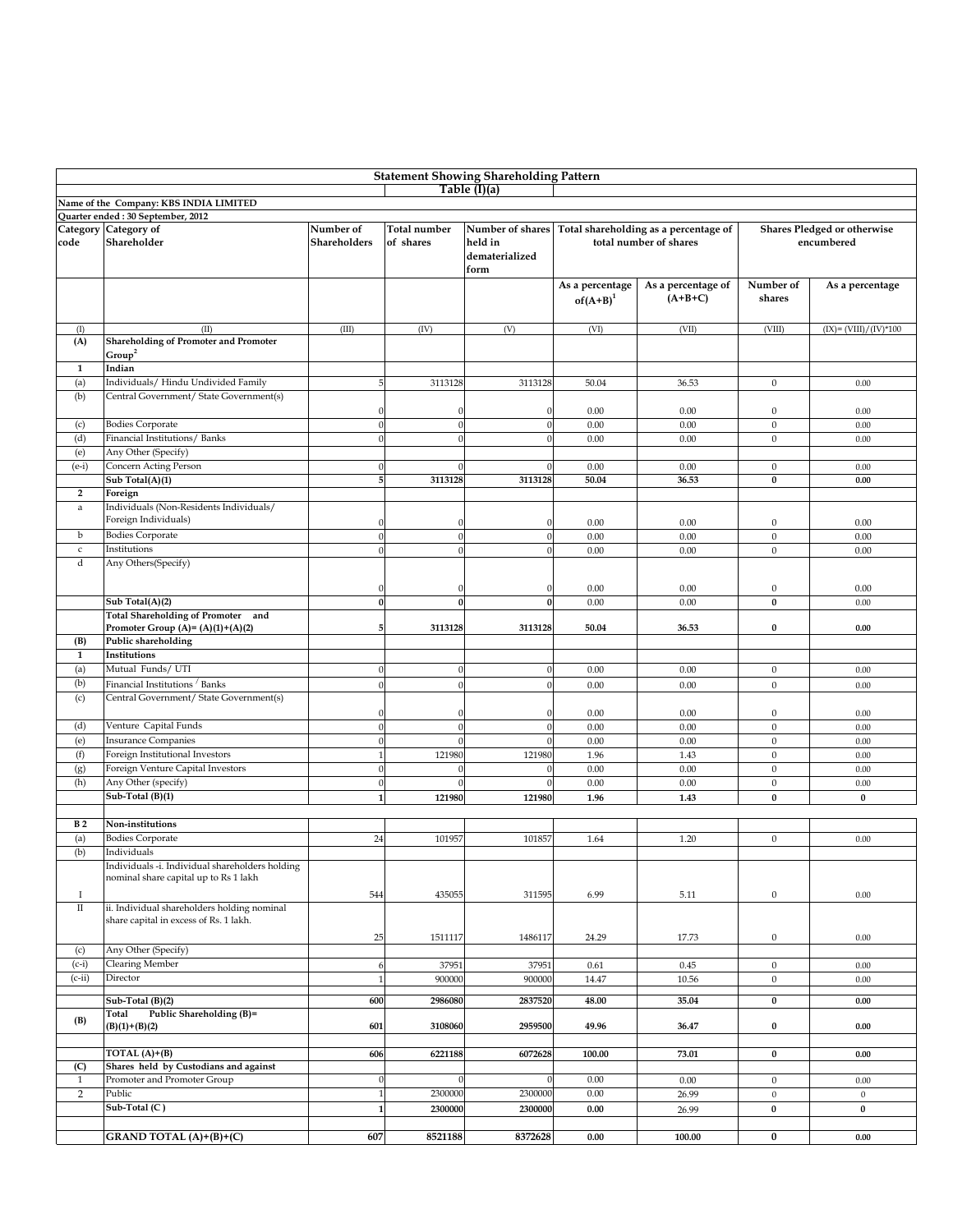## **(I)(b) Statement showing holding of securities (including shares, warrants, convertible securities) of persons belonging to the category "Promoter and Promoter Group" as on 30/09/2012**

| Sr. No.      | Name of the shareholder |                     | <b>Total shares held</b>                             | Shares pledged or otherwise encumbered |                      | Details of warrants                                                         |                  | Details of convertible<br>securities                       |                                             | Total shares (including<br>underlying shares<br>assuming full<br>conversion of warrants |                                                                   |
|--------------|-------------------------|---------------------|------------------------------------------------------|----------------------------------------|----------------------|-----------------------------------------------------------------------------|------------------|------------------------------------------------------------|---------------------------------------------|-----------------------------------------------------------------------------------------|-------------------------------------------------------------------|
|              |                         | Number<br>of shares | As a $\%$ of grand<br>total<br>$(A) + (B)$<br>$+(C)$ | Number                                 | As a percentage      | As a % of grand Number of<br>total $(A)+(B)+(C)$<br>of sub-clause<br>(I)(a) | warrants<br>held | As a % total<br>number of<br>warrants of the<br>same class | Number of<br>convertible<br>securities held | As a % total<br>number of<br>convertible<br>securities of<br>the same class             | and convertible<br>securities) as a % of<br>diluted share capital |
| $($ I        | (II)                    | (III)               | (IV)                                                 | (V)                                    | $(VI)=(V)/(III)*100$ | (VII)                                                                       | (VIII)           | (IX)                                                       | (X)                                         | (XI)                                                                                    | (XII)                                                             |
|              | Tushar Suresh Shah      | 2209688             | 25.93                                                |                                        | 0.00                 | 0.00                                                                        |                  | 0.00                                                       |                                             | 0.00                                                                                    | 25.93                                                             |
|              | Madhu Suresh Shah       | 881220              | 10.34                                                |                                        | 0.00                 | 0.00                                                                        |                  | 0.00                                                       |                                             | 0.00                                                                                    | 10.34                                                             |
| 3            | Tanya Tushar Shah       | 20000               | 0.23                                                 |                                        | 0.00                 | 0.00                                                                        |                  | 0.00                                                       |                                             | 0.00                                                                                    | 0.23                                                              |
|              | Namita Tushar Shah      | 1120                | 0.01                                                 |                                        | 0.00                 | 0.00                                                                        |                  | 0.00                                                       |                                             | 0.00                                                                                    | 0.01                                                              |
| 5            | Tanay Tushar Shah       | 1100                | 0.01                                                 |                                        | 0.00                 | 0.00                                                                        |                  | 0.00                                                       | $\Omega$                                    | 0.00                                                                                    | 0.01                                                              |
|              |                         |                     |                                                      |                                        |                      |                                                                             |                  |                                                            |                                             |                                                                                         |                                                                   |
| <b>TOTAL</b> |                         | 3113128             | 36.53                                                |                                        | 0.00                 | 0.00                                                                        |                  | 0.00                                                       | $\mathbf{0}$                                | 0.00                                                                                    | 36.53                                                             |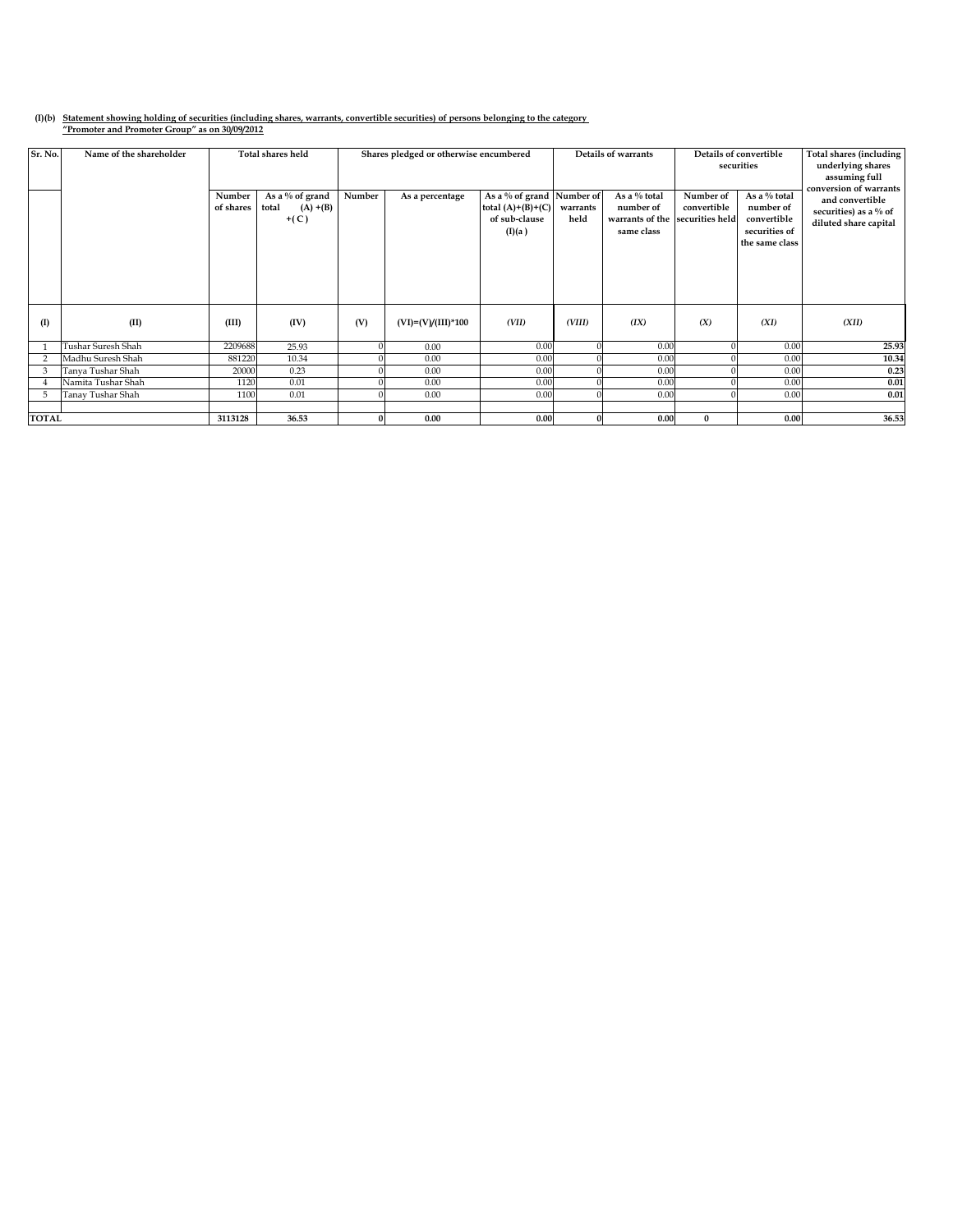## **(I)(c)(i) Statement showing holding of securities (including shares, warrants, convertible securities) of persons belonging to the category "Public" and holding more than 1% of the total number of shares as on 30/09/2012**

| Sr. No.      | Name of the shareholder                 | Number of shares | Shares as a percentage of<br>total number of shares<br>{i.e., Grand Total<br>$(A)+(B)+(C)$ indicated in<br>Statement at para (I)(a)<br>above} | Number of<br>warrants<br>held | Detail of warrants<br>As a % total<br>number of<br>warrants of<br>the same class | Number of<br>convertible<br>securities held | Details of convertible<br>securities<br>$\%$ w.r.t total<br>number of<br>convertible<br>securities of<br>the same class | <b>Total shares</b><br><i>(including)</i><br>unerlying shares<br>assuming full<br>conversion of<br>warrants and<br>convertible<br>securities as $a\%$<br>of diluted share<br>capital |
|--------------|-----------------------------------------|------------------|-----------------------------------------------------------------------------------------------------------------------------------------------|-------------------------------|----------------------------------------------------------------------------------|---------------------------------------------|-------------------------------------------------------------------------------------------------------------------------|--------------------------------------------------------------------------------------------------------------------------------------------------------------------------------------|
|              | <b>KETAN BABULAL SHAH</b>               | 900000           | 10.56                                                                                                                                         |                               | 0.00                                                                             |                                             | 0.00                                                                                                                    | 10.56                                                                                                                                                                                |
| 2            | YOGESH HARIVANDAN<br><b>CHANDAWALLA</b> | 890000           | 10.44                                                                                                                                         |                               | 0.00                                                                             |                                             | 0.00                                                                                                                    | 10.44                                                                                                                                                                                |
| 3            | <b>ARES DIVERSIFIED DR</b>              | 121980           | 1.43                                                                                                                                          |                               | 0.00                                                                             |                                             | 0.00                                                                                                                    | 1.43                                                                                                                                                                                 |
| <b>TOTAL</b> |                                         | 1911980          | 22.44                                                                                                                                         |                               | 0.00                                                                             | O                                           | 0.00                                                                                                                    | 22.44                                                                                                                                                                                |